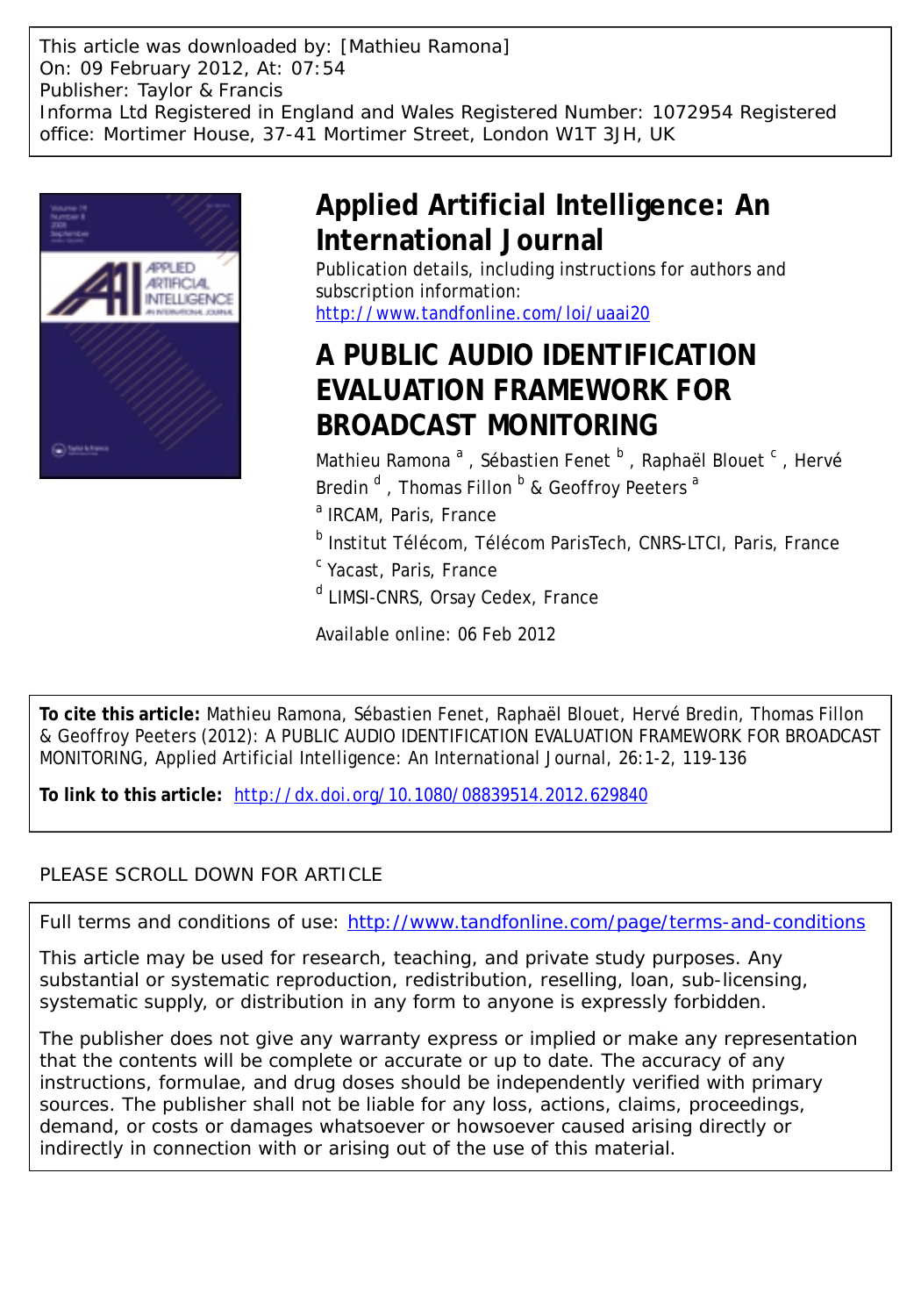Applied Artificial Intelligence, 26:119–136, 2012 Copyright  $@$  2012 Taylor & Francis Group, LLC ISSN: 0883-9514 print/1087-6545 online DOI: 10.1080/08839514.2012.629840



# A PUBLIC AUDIO IDENTIFICATION EVALUATION FRAMEWORK FOR BROADCAST MONITORING

# Mathieu Ramona<sup>1</sup>, Sébastien Fenet<sup>2</sup>, Raphaël Blouet<sup>3</sup>, Hervé Bredin<sup>4</sup>, Thomas Fillon $^{\mathsf{2}}$ , and Geoffroy Peeters $^{\mathsf{1}}$

<sup>1</sup> IRCAM, Paris, France  $^2$ Institut Télécom, Télécom ParisTech, CNRS-LTCI, Paris, France <sup>3</sup>Yacast, Paris, France <sup>4</sup>LIMSI-CNRS, Orsay Cedex, France

 $\Box$  This paper presents the first public framework for the evaluation of audio fingerprinting techniques. Although the domain of audio identification is very active, both in the industry and the academic world, there is at present no common basis to compare the proposed techniques. This is because corpuses and evaluation protocols differ among the authors. The framework we present here corresponds to a use-case in which audio excerpts have to be detected in a radio broadcast stream. This scenario, indeed, naturally provides a large variety of audio distortions that makes this task a real challenge for fingerprinting systems. Scoring metrics are discussed with regard to this particular scenario. We then describe a whole evaluation framework including an audio corpus, together with the related groundtruth annotation, and a toolkit for the computation of the score metrics. An example of an application of this framework is finally detailed, that took place during the evaluation campaign of the Quaero project. This evaluation framework is publicly available for download and constitutes a simple, yet thorough, platform that can be used by the community in the field of audio identification to encourage reproducible results.

#### INTRODUCTION

Audio identification is a special case of audio event detection that covers the detection and the identification of an audio excerpt (a music track, an advertisement, a jingle, etc.) in an audio recording (either a short excerpt or a broadcast stream). Two techniques are used for that purpose: audio watermarking, which relies on embedding meta-information, robust to common alterations, within the audio signal and *audio fingerprinting* (sometimes called *audio hashing*), where audio occurrences are detected through

This work was realized as part of the Quaero Programme, funded by OSEO, French State agency for innovation.

Address correspondence to Mathieu Ramona, IRCAM, 1 place Igor Stravinsky, 75004 Paris, France. E-mail: mathieu.ramona@ircam.fr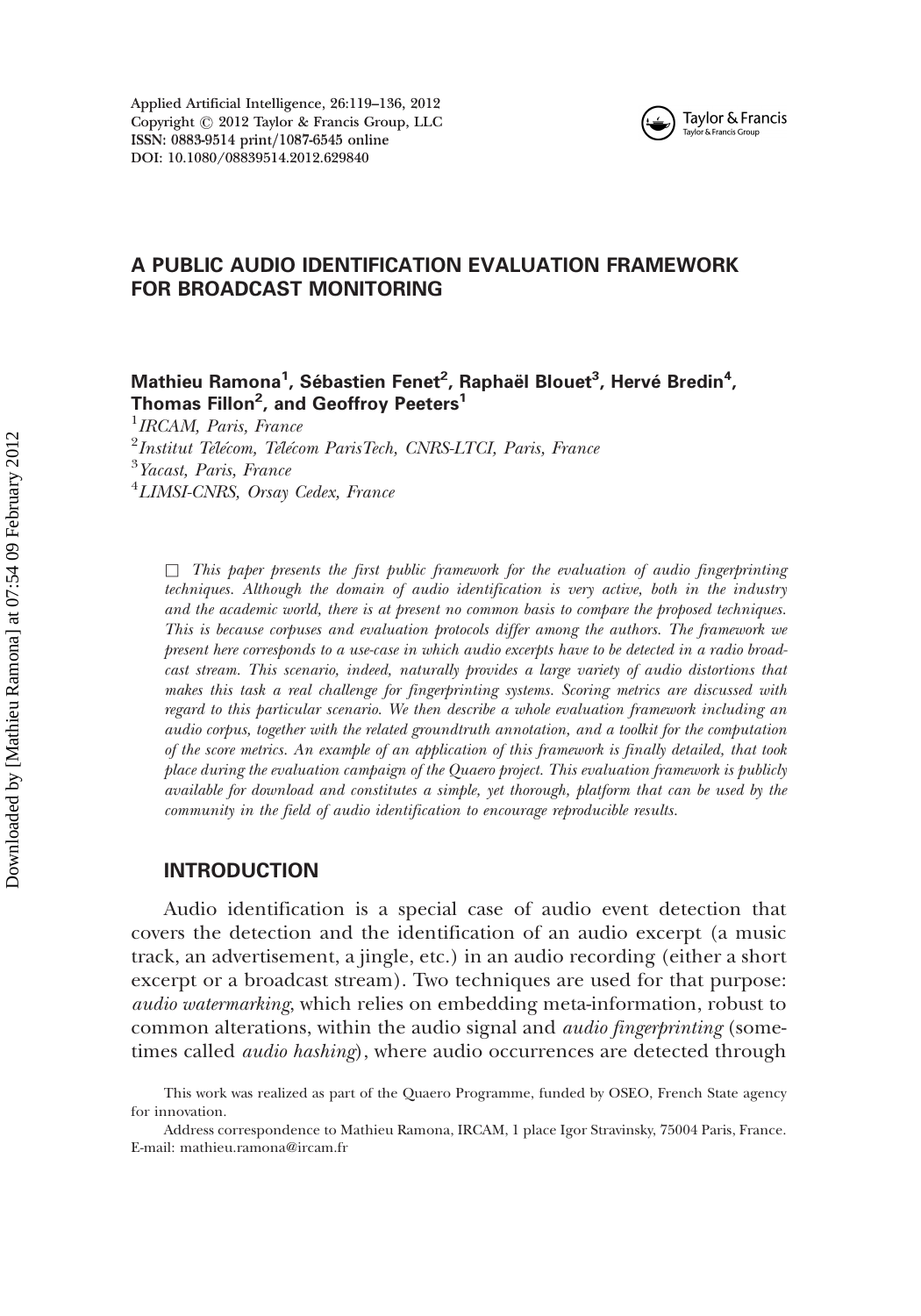the recognition of code signatures extracted from short snippets of the signal. These signatures are designed to make a compact representation of the audio content, linked to some perceptually relevant cues, which remains robust to typical distortions observed on audio signals, such as dynamic compression, various encodings, equalization, time scale changes, etc. Because audio watermarking implies an initial processing of the signal source to embed the watermark, it cannot be applied to unknown signals. This paper, hence, focuses on audio fingerprint techniques for audio identification.

The audio identification technology underlies several key applications, including broadcast monitoring, internet content identification, copyrights control, and interactive behavioral targeted advertising. This explains a great effort of contributions in the community during the last decade, despite the relative novelty of the domain, mostly from industrial actors, such as Philips (Haitsma and Kalker 2002), Shazam (Wang 2003), Google (Weinstein and Moreno 2007), (Mohri, Moreno, and Weinstein 2008), Fraunhofer (Allamanche et al. 2001), (Herre, Allamanche, and Hellmuth 2001), or Microsoft (Burges, Platt, and Jana 2003), (Burges, Platt, and Jana 2002). Many propositions also emerge from the academic research area: Ircam owns a technology based on a double-nested Fourier transform (Rodet, Worms, and Peeters 2003), NTT Basic Research Lab has proposed the active search algorithm (Smith, Murase, and Kashino 1998), and the Pompeu Fabra University owns a technology based on the so-called *audio* DNA model (Neuschmied, Mayer, and Batlle 2001), (Cano et al. 2002).

However, it remains impossible at present to compare the different systems described in the literature, because no common framework or corpus has been proposed, apart from the TRECVid evaluation on video copy detection (Smeaton, Over, and Kraaij 2006). Indeed, most of the evaluations are applied to private corpuses, of which volume and nature vary greatly between the articles. Also, the evaluation protocols, as well as the scoring metrics, are generally based on different use-cases and reflect different underlying priorities for the authors, which induce very different insights and conclusions on the algorithms.

Moreover, because the key point of audio fingerprinting is the detection of audio events under common distortions, evaluations are often based on the application of controlled synthetic audio distortions applied to audio items, which do not necessarily reflect the constraints of a real-world use-case.

We thus propose in this article the first public evaluation framework focused on audio identification, based on a scenario involving the detection of audio excerpts in broadcast radio streams. The framework consists of a public corpus and an evaluation toolkit named PYAFE. This corpus is not based on artificial audio degradations but on the real-world degradations induced by the radio broadcast production, which implies a wide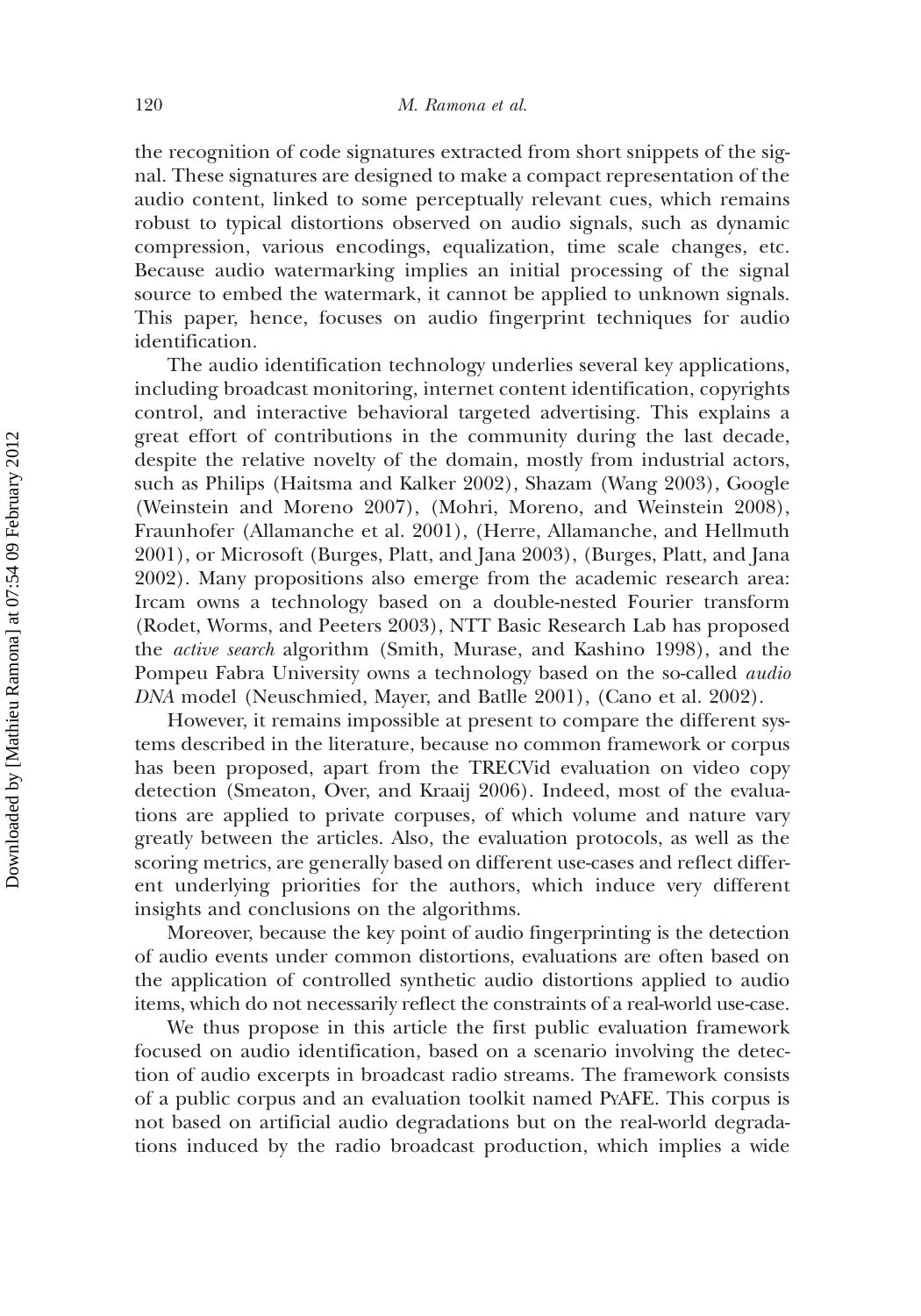variety of combined distortions. This corpus hence makes a challenging and realistic task for audio identification methods. Relevant metrics, related to the use-case, are also provided, together with a discussion about their respective characteristics.

These contributions define a consistent evaluation framework that is made publicly available to the community in order to encourage benchmarking in the field of audio identification instead of private evaluations. We will then thoroughly describe the process and the results of the first evaluation campaign of the Quaero project<sup>1</sup> on audio identification, held in September 2010, which is based on this evaluation framework.

This paper is structured as follows. First, the various evaluation schemes in the literature will be briefly examined, in order to give an outline of the common protocols, as well as the synthetic audio degradations generally used to assess the robustness of the fingerprint codes. A new evaluation framework will then be proposed, which includes a corpus and an evaluation toolkit. The latter includes the implementation of the scoring metrics discussed earlier. Then, the next section will detail an example of the application of this framework on the evaluation campaign of the Quaero project, together with the results of the participants. Some comments and short-term perspectives on the framework will finally be given in the concluding section.

## AUDIO IDENTIFICATION EVALUATION

## Audio Identification in the Context of Event Detection

Audio event detection covers a wide range of scenarios of audio analysis. Depending on the type of events that must be recognized, their duration, and their acoustical variability, varying techniques are employed.

Frame-based classification methods are generally used when each event is defined by an acoustic source, such as gun shots (Clavel, Ehrette, and Richard 2005), applause or cheers (Cai et al. 2003). More general acoustic classes, such as speech or music, can also be considered as audio events, and involve a very large literature (Lin et al. 2005; Ramona and Richard 2009, etc.). This kind of problem implies the use of statistical methods to cover the whole range of variability of the acoustic sources, and focuses on the possible confusion among the classes.

On the other hand, events may not denote sources, but audio signals themselves, as in the detection of jingles (Pinquier and Andre´-Obrecht 2004), advertisements, or musical tracks. This scenario dramatically reduces the scope of variations of the event occurrences, which is restricted to typical audio degradations that affect the signal while keeping it perceptually recognizable.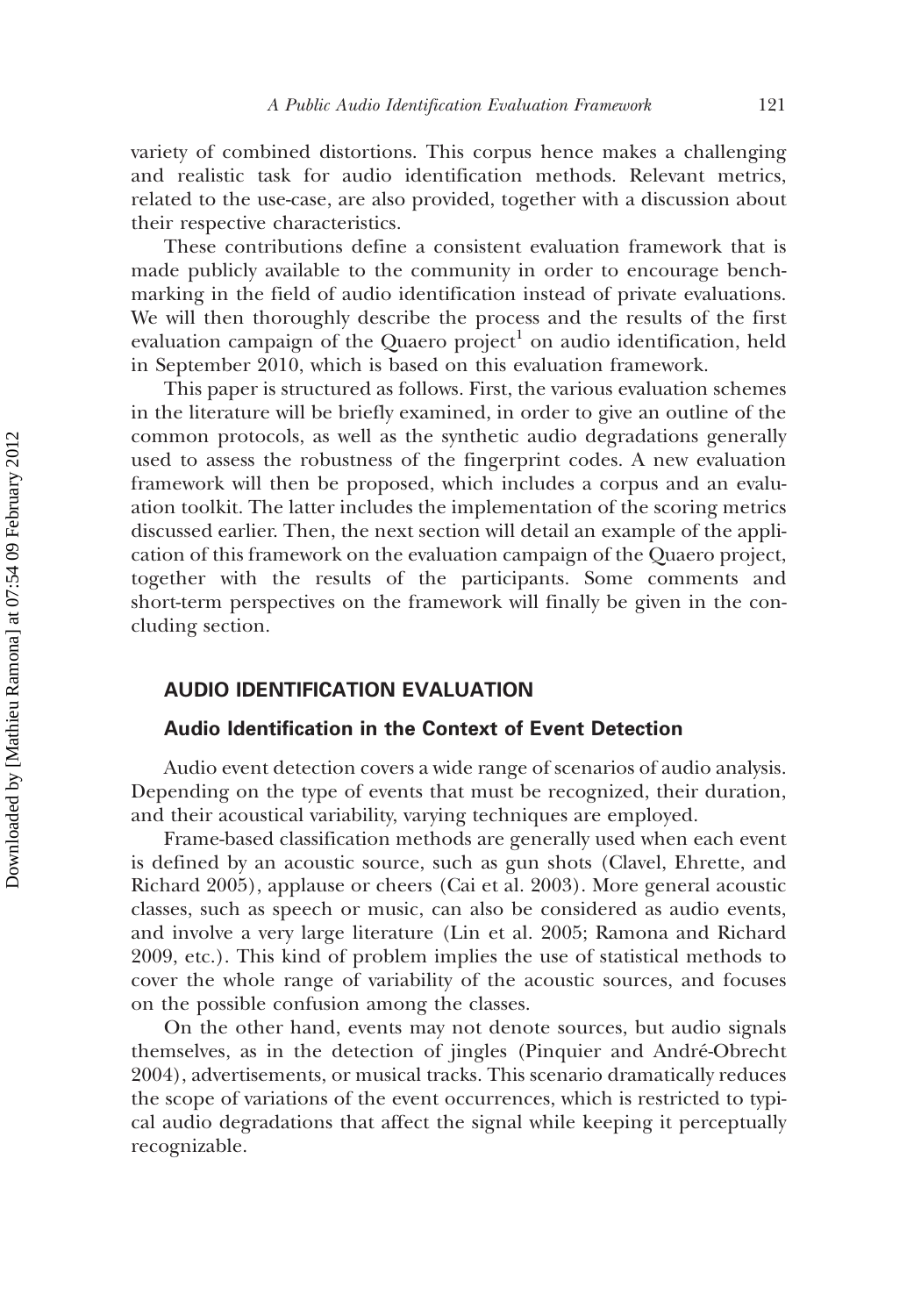This case covers what is denoted by *audio identification* in this paper. It is characterized by the fact that a single example is available for each event in the training process and involves specific techniques: typically audio fingerprinting and audio watermarking. Another typical aspect of this scenario is the very large number of events generally involved. For instance, a music track identification task can scale up to several million different classes. The confusion among classes is thus critical, because the slightest overlap might lead to a very large number of false alarms. The audio identification scenario thus focuses on the compromise between discrimination and robustness to audio degradations.

Figure 1 illustrates the typical workflow of an audio fingerprinting system. As all machine-learning systems, audio fingerprinting requires two modes. The first is the *database creation*, where the set of target audio items is processed by the system for the extraction of their fingerprints. All fingerprints are stored in a database and allow to link a given content to tags or to metadata. The other mode allows audio identification, based on the fingerprints computed from the audio stream.

Although the framework presented here is originally dedicated to the evaluation of works on audio fingerprinting, it can indeed be used for any audio identification task, with no restriction on the technique employed.

The following sections detail the typical audio degradations found in the literature, as well as the evaluation protocols for audio identification systems.

# Considering Usual Audio Degradations

A very diverse panel of audio degradations can be found in the literature, designed to reproduce most of the audio effects that can be applied to an audio signal, affecting its quality, without changing its semantic content (i.e., what is perceptually received by the listener). Most of them



FIGURE 1 Illustration of the audio fingerprinting workflow. (Figure is provided in color online.)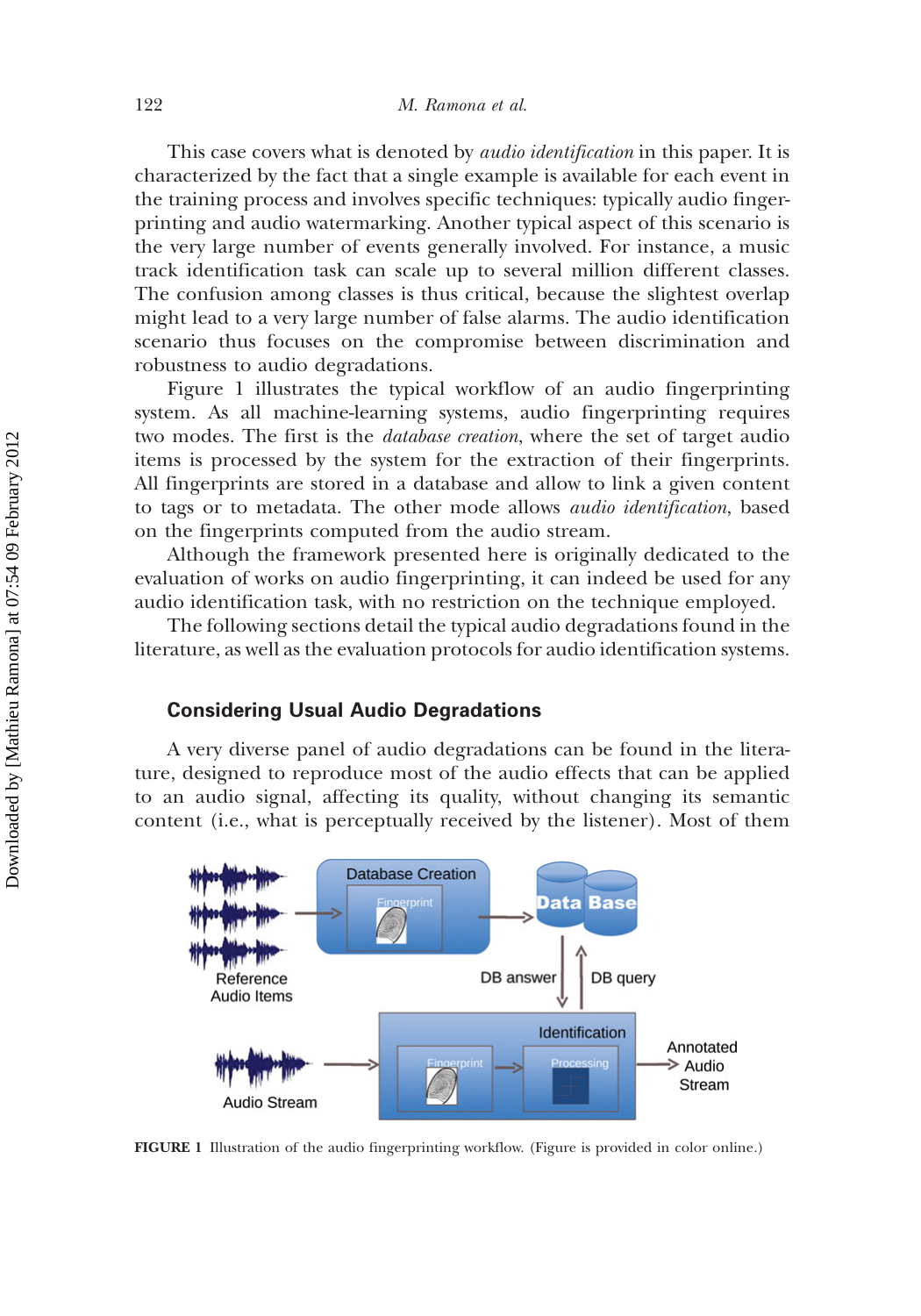are inspired by the studies on robustness of Haitsma and Kalker (2002) and Allamanche et al. (2001).

The main issue of this discussion is the distinction among three kinds of degradations:

- . Numerical degradations, by far the most convenient to apply, because they can be simulated numerically.
- . Acoustic degradations, which involve somehow a conversion to acoustic waves. Their simulation requires more equipment (microphones, loudspeakers, etc.), but remains possible.
- "Real-world" degradations are a much more complex blend that combines numerous degradations and requires a whole sound production chain, e.g., broadcast radio production and transmission.

We detail here most of the degradations found in the literature, which fall in the first two categories:

## Audio encodings (numerical):

- MP3 or WMA encoding/decoding, from very low (8 kbps) to usual bitrates (128 kbps),
- Real Media encoding/decoding,
- GSM encoding/decoding, at full rate, with a controlled carrier to interference  $(C/I)$  ratio,
- *Resampling*, down to half the sample rate and up again.

#### Filtering (numerical):

- All-pass filtering, using an IIR filter,
- . Equalization, with a 10 to 30-band equalizer,
- Band-pass filtering,
- . Telephone band-pass, between 135 and 3700 Hz,
- *Echo filter*, simulating old time radio.

### Noise addition, of controlled SNR (numerical):

- White noise addition, using a uniform or gaussian white noise,
- Real-world noise addition, adding a capture of noisy environment (e.g., a crowded pub),
- Speech addition.

#### Dynamics changes (numerical):

- . Amplitude dynamic compression,
- . Multiband companding, specifically defined in the TRECVid evaluation,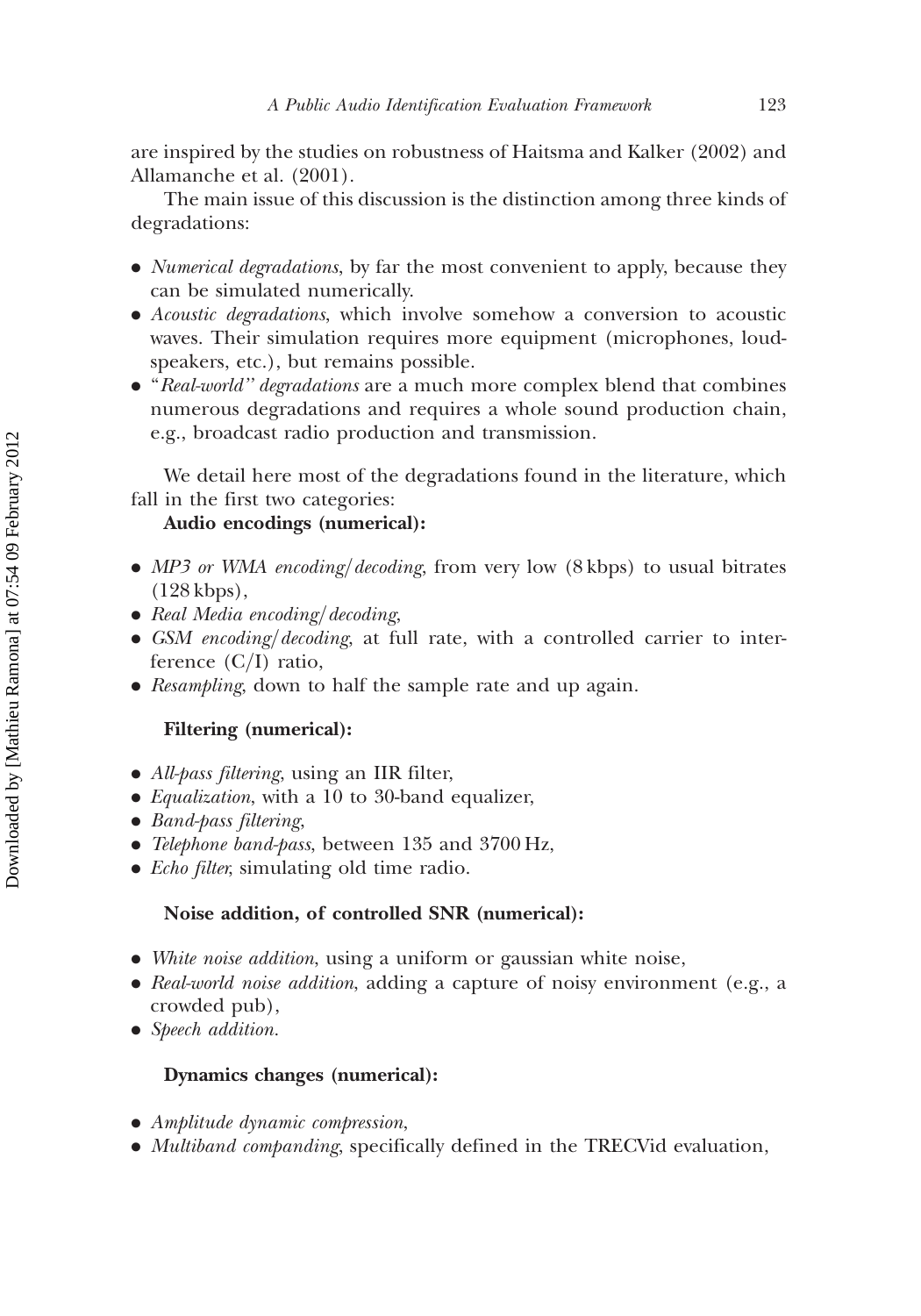• *Volume change*, affecting the global volume with a constant or slightly varying factor.

#### Temporal changes (numerical):

- Time scale modification, up to  $+4\%$  and  $-4\%$  without affecting the pitch,
- Linear speed change, up to  $+4\%$  and  $-4\%$ , with both tempo and pitch affected,
- $\bullet$  Time shift, the signal is slightly shifted in order to affect the alignment of the temporal frames. (This will be discussed thoroughly in the next section.)

### Acoustic conversions (acoustic):

- $\bullet$  D/A A/D conversion, using a commercial analog tape recorder,
- Re-recording, through a loudspeaker/microphone chain. Possibly in a noisy environment.

These reproducible degradations are shared by almost all the experiments in the literature (Belletini and Mazzini, 2010; Liu, Yun, and Kim 2009; Jang et al. 2009), but very few examples of real-world degradations are found (Betser, Collen, and Rault 2007; Cano et al. 2002; Pinquier and André-Obrecht 2004), and all of them are based on radio broadcast recordings. In fact, such recordings include most of the artificial degradations detailed here: the signal is generally numerically encoded, and all the filtering processes, such as all-pass and band-pass filtering and equalization, are very common effects in radio broadcast production. This is also true for time scale, pitch shift, and linear speed modifications, which are used especially on musical tracks. Finally, real-world noise addition is also observed, because most radio-show hosts speak during the instrumental introduction of the songs.

Synthetic distortions are strictly controlled and studied independently, whereas real-world radio broadcast signals provide a varied set of complex combinations among all these distortions. Finally, the audio streaming constraint induces the loss of alignment between the original audio excerpts and the observed audio frames, which will be discussed later on.

These remarks motivate our proposal of an evaluation framework based on a radio broadcast corpus.

#### Existing Evaluation Protocols

As stated in the previous section, a large majority of the past contributions rely on synthetic audio degradations; this constrains the evaluation protocol and the corpus. Indeed, in most cases, the corpus consists of a collection of unrelated audio (mostly music) tracks. The queries are subsets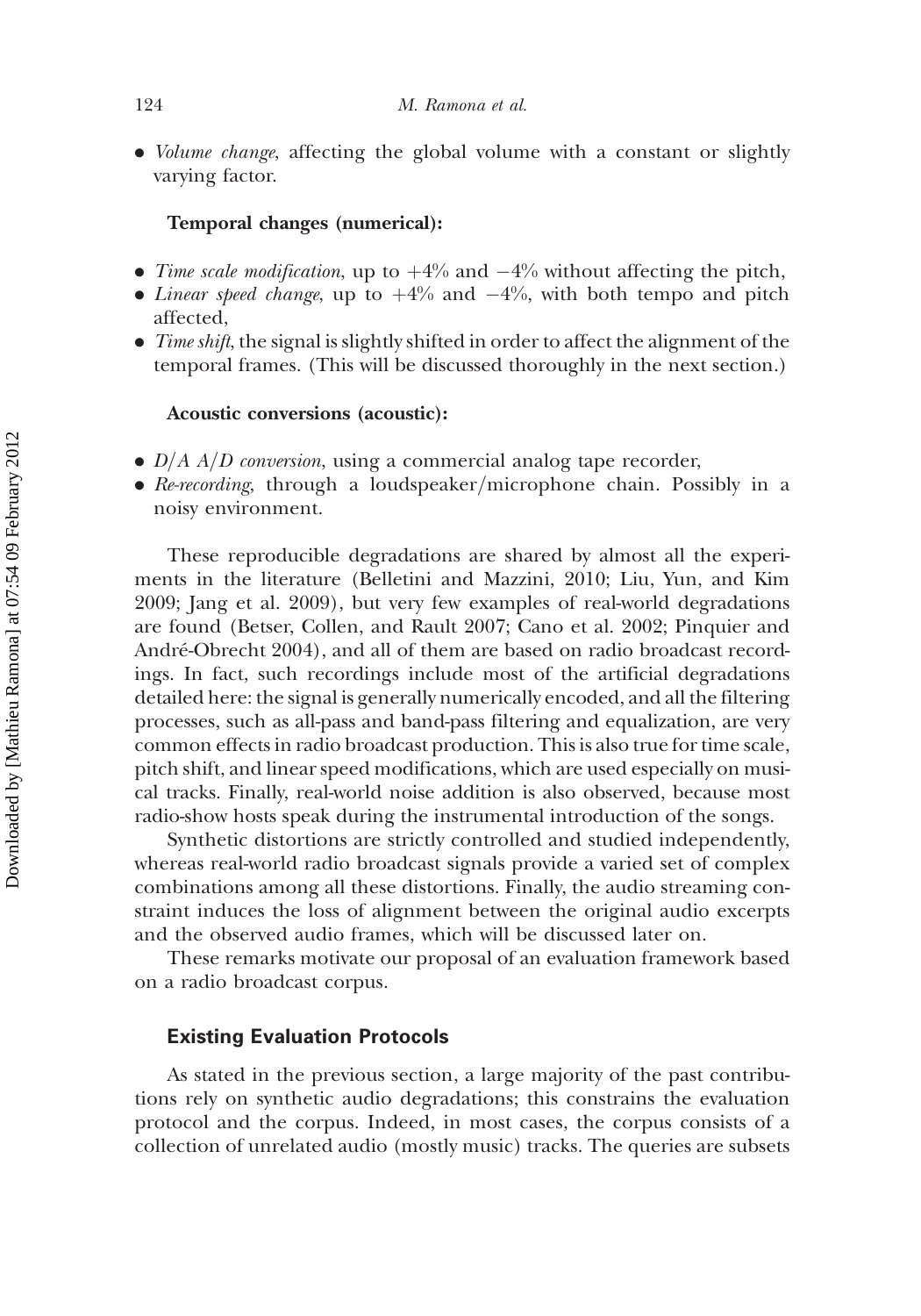of the original tracks, on which various degradations are applied. The dominant evaluation protocol thus consists in detecting in the queries the original tracks learnt from the corpus.

However, it remains focused on the false rejects (also called false negatives or deletion errors). A slightly different protocol involves a collection of matching and nonmatching pairs of audio excerpts. The matching pairs include original clean tracks and their degraded versions, and the nonmatching pairs are arbitrary. Through the number of matching and nonmatching pairs, the balance between false rejects and false alarms (also called false positives or insertion errors) can be controlled.

Another interesting approach deals with the distances between fingerprint codes themselves. It cannot evaluate directly the performance of an algorithm, but the comparison of the distributions of matching and nonmatching fingerprint pairs gives very useful insights on the discriminativity of a fingerprint code. This was initiated by Haitsma and Kalker (2002), who measure the bit error rate (BER, i.e., the Hamming distance) on the binary Philips fingerprint.

As stated in the previous section, the last protocol encountered in the literature is based on real broadcast recordings that include occurrences of the corpus's audio items. The drawback is a reduced control over the number of occurrences, but the ''real-world'' combinations of degradation and the presence of long sections with no occurrence enforce the realism of the evaluation.

Another major argument in favor of broadcast-oriented evaluation is the arbitrariness of the occurrences positions in the audio streams, which imply random desynchronization between the original item signal and the occurrence signal. Indeed, as stated in a previous publication (Ramona and Peeters 2011), a slight time-shift between the original audio and the degraded audio induces distortions on the fingerprint that are more important than most degradations. Many evaluations skip this issue because they apply degradations directly on the original audio sample and thus preserve the temporal alignment. A real-world corpus implicitly induces random time-shifts in the occurrences.

Evaluation protocols in the literature also cover a wide range of score metrics. Generally used with queries as subsets of the corpus, the accuracy rate (the number of queries correctly identified) is by far the most common criterion. However, it does not cover false alarms (false positives). A more thorough approach is to use the false negative/false positive  $(FN/FP)$  pair as a measure of performance. The TRECVid evaluation plan for copy detection (Smeaton, Over, and Kraaij 2006) also defines a refined metric that specifically balances false negatives and positives.

When the method involves a threshold or a tunable parameter, a receiver operating characteristic (ROC) curve is used to illustrate the evolution of the  $FP/FN$  measures with regard to the parameter. The precision and recall metrics (derived from the  $FP/FN$  measures) are also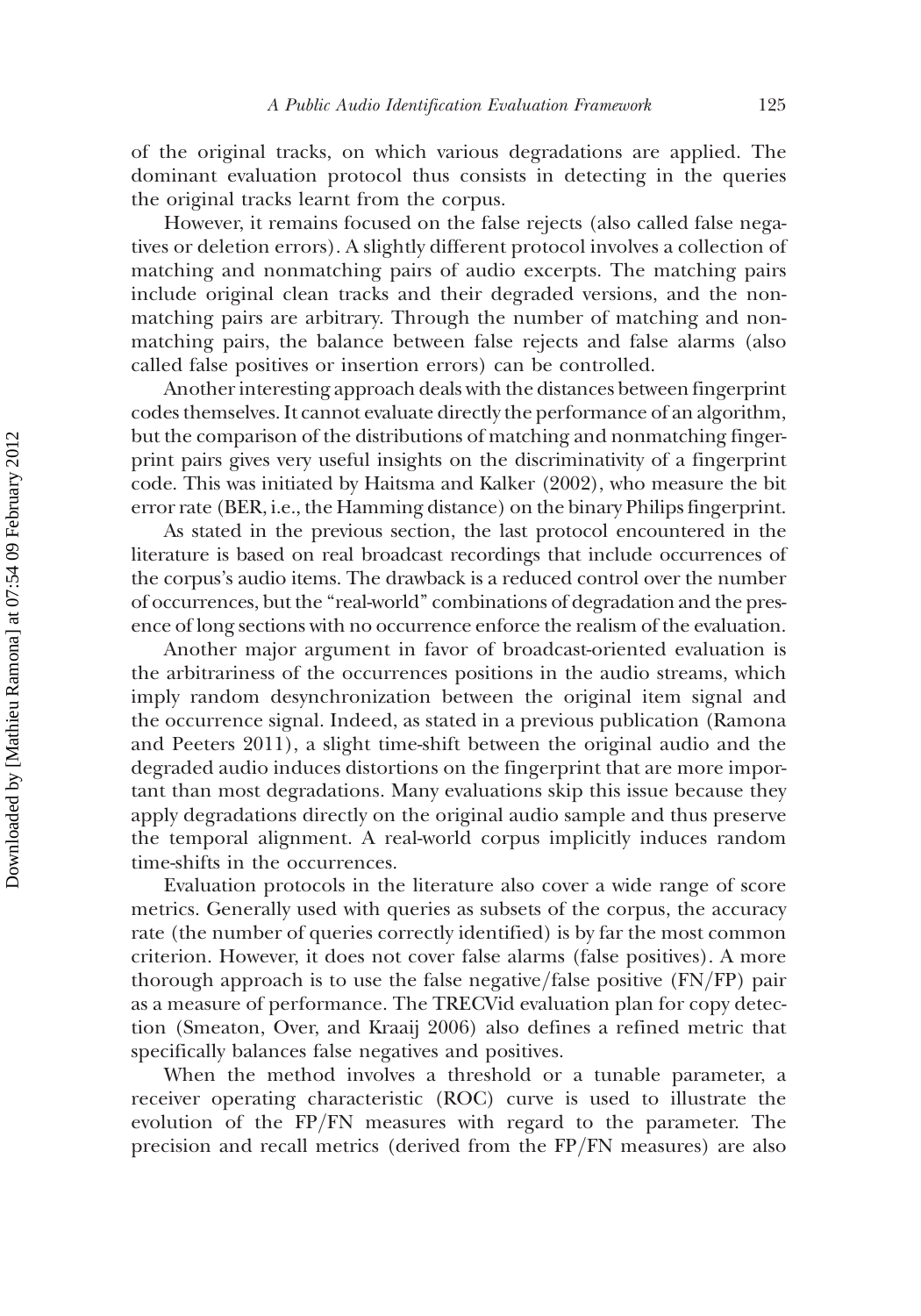| Articles                                      | Corpus | Queries   | Protocol          | Metric               |  |
|-----------------------------------------------|--------|-----------|-------------------|----------------------|--|
| (Allamanche et al. 2001)<br>(Fraunhofer)      | 15k    | <b>NA</b> | Subsets           | $Acc + Top 10$       |  |
| (Cano et al. $2002$ )                         | 50k    | 12h(104)  | $Subsets + Broad$ | FP/FN                |  |
| (Haitsma and Kalker 2002)<br>(Philips)        | 4      | 4         | $Subsets + BER$   | Nb hits              |  |
| $(Wang 2003)$ (Shazam)                        | 10k    | 250       | Subsets           | $Acc + FP$           |  |
| (Pinquier and Andre-Obrecht 2004)             | 200    | 10h(132)  | <b>Broad</b>      | Acc                  |  |
| (Seo et al. 2006)                             | 8 k    | <b>NA</b> | Subsets           | $ROC$ (Pre/Rec)      |  |
| (Covell and Baluja 2007) (Google)             | 10k    | 1000      | Subsets           | $Acc + ROC (FP/FN)$  |  |
| (Betser, Collen, and Rault 2007)              | 30     | 18h(243)  | <b>Broad</b>      | Recall               |  |
| (Kim and Yoo 2007)                            | NA     | 7 M       | Pairs             | $ROC$ (FP/FN)        |  |
| (Mohri, Moreno, and<br>Weinstein 2008)        | 15k    | 3,600     | Subsets           | Acc                  |  |
| (Liu, Yun, and Kim 2009)                      | 13k    | 2400      | Pairs             | $Acc + ROC (FP/FN)$  |  |
| (Jie, Gang, and Jun $2009$ )                  | 500    | <b>NA</b> | Subsets           | Top 1,5,10,20,50     |  |
| (Jang et al. $2009$ )                         | 100    | 44 k      | Pairs             | $Acc + ROC (FP/FN)$  |  |
| (Belletini and Mazzini 2010)                  | 100k   | NA.       | Subsets           | Acc                  |  |
| (Li, Liu, and Xue 2010)                       | 1,822  | 100       | $Subsets + BER$   | Top $1,5,10$ + FP/FN |  |
| (Smeaton, Over, and Kraaij<br>2006) (TRECVid) | 400h   | 12000     | <b>Subsets</b>    | Balanced FP/FN       |  |

TABLE 1 Comparative List of the Evaluation Protocols in the Literature, Specifying Corpus and Queries Sizes, Protocols and Score Metrics

used in a similar way. Finally, since audio identification is often based on a nearest neighbor scheme, instead of computing the accuracy on the first result, a tolerance can be set to accept detections that are within the N best ranked. This measure is denoted by ''Top-N.''

Table 1 summarizes the different evaluation protocols presented here, together with the score metrics, the size of the corpuses, and the number of queries. The last line describes the TRECVid copy detection evaluation task, mentioned earlier. It is the only other evaluation campaign related to our subject, but it is mostly dedicated to video indexing and does not propose a specific task for audio identification.

It can be noted that, even though audio identification is typically considered a large-scale problem, most of the evaluations are limited to a few thousand, or a even a few hundred, tracks in the corpuses or used as queries. We hope the framework provided here, and described in the next section, offers a larger scale than most evaluations mentioned in the table.

# PROPOSED EVALUATION FRAMEWORK

#### Broadcast-Oriented Corpus

The evaluation corpus described in this paper comes from a basic media monitoring use-case. Given a set of target musical tracks, it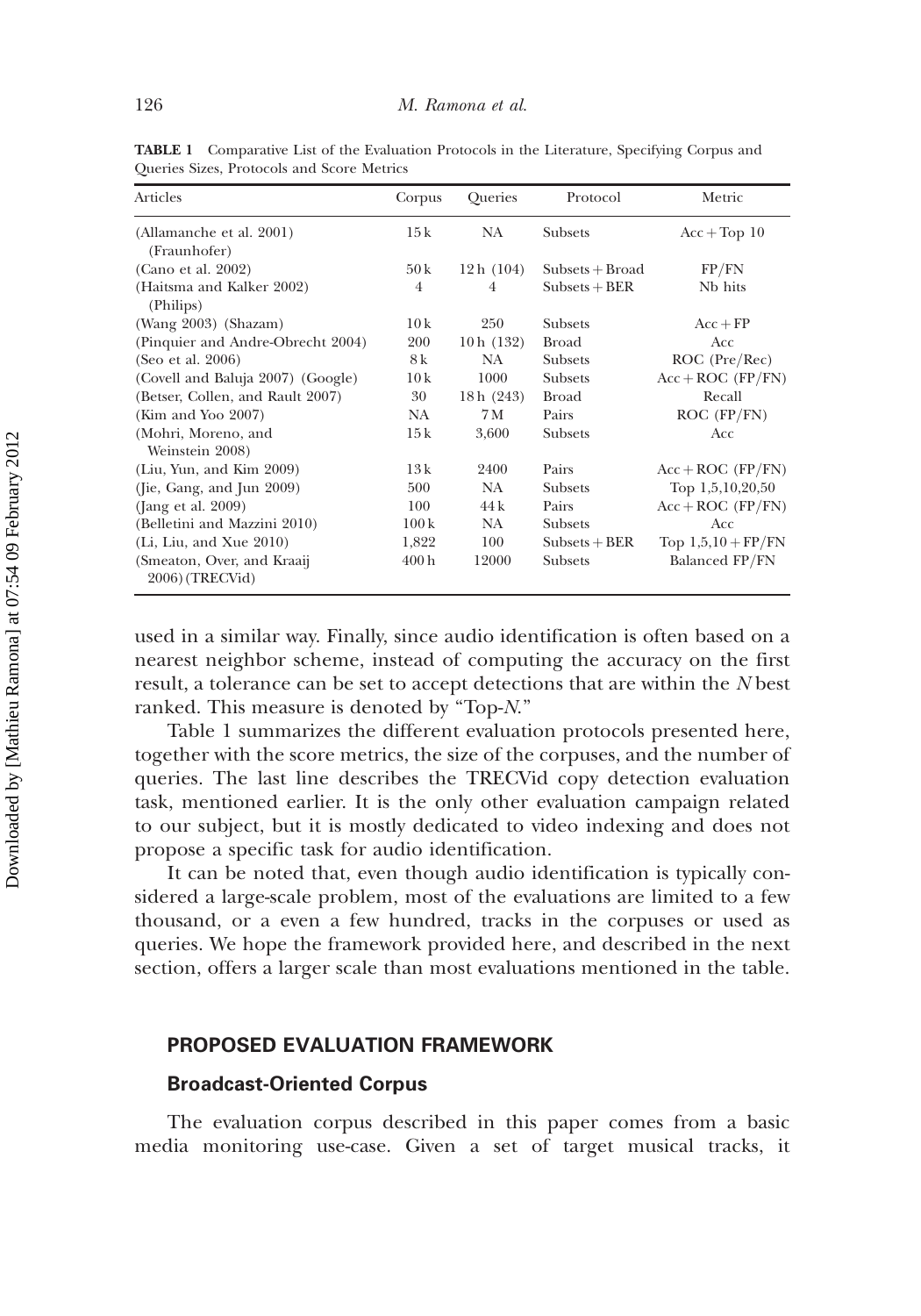determines if and when an audio item has been broadcasted, i.e., the time of broadcasting and the identity of the target track occurrences.

The evaluation corpus has been drawn in the framework of the subtask Audio Identification/Fingerprint of the Quaero project. It provides a corpus of target audio items, for the database building, and several continuous radio broadcast streams, for the identification. The annotation process was done semi-automatically and entirely checked by human operators. For the evaluation within the Quaero project, the corpus is characterized by around 8,000 audio items of one minute in length. These audio excerpts correspond to audio segments previously broadcasted and manually annotated and extracted. There is one excerpt per audio item, available in RAW format, little-endian, with 16 bits per sample, at a sampling rate of 11025 Hz.

The test audio streams consists in full days of radio stream, from different stations, captured and saved in succeeding five-minutes chunks, encoded in AAC, with a bit-rate of 64 kbps and a sampling rate of 11025 Hz. The item signatures may not be completely broadcasted in the streams. The beginning of a signature is not known.

For legal reasons, we are not allowed to distribute the whole stream associated to a media. We hence have built an artificial stream made of a concatenation of short audio excerpts (from 3 s to 45 s) coming from different media. The stream is made up of around 8,000 audio items provided in 4 files of 4 hours each. As the proposed corpus includes real radio broadcasted items from a set of 15 media, it is likely to cover all the challenges of audio identification for radio monitoring. For each target audio item, 30 seconds of audio data are provided to compute the fingerprint signature.

The provided corpus is partly synthetic, because it relies on a concatenation of excerpts. Nevertheless, it is important to note that the excerpts themselves come from real-world signals, and thus provide realistic degradations, as stated earlier, considered as the main issue for a serious study on robustness.

The groundtruth is determined by a set of XML files, one for each media file. Of course the XML annotation specifies only the items that are present in the corpus delivered. The annotation, as stated earlier, comes from an audio identification engine manually checked, with a precision of about 1 s. Each file lists occurrences of target audio items, with the following XML structure:

```
<MusicTrack>
```

```
<id>123456</id>
```
 $\langle$ idMedia>548 $\langle$ idMedia>

 $<$ title>Some kind of wonderful</title>

<artist>Grand Funk Rail road</artist>

 $\langle$ album>Caught in the act $\langle$ album>

 $<$ genre $>$ Pop/Rock International $<$ /genre $>$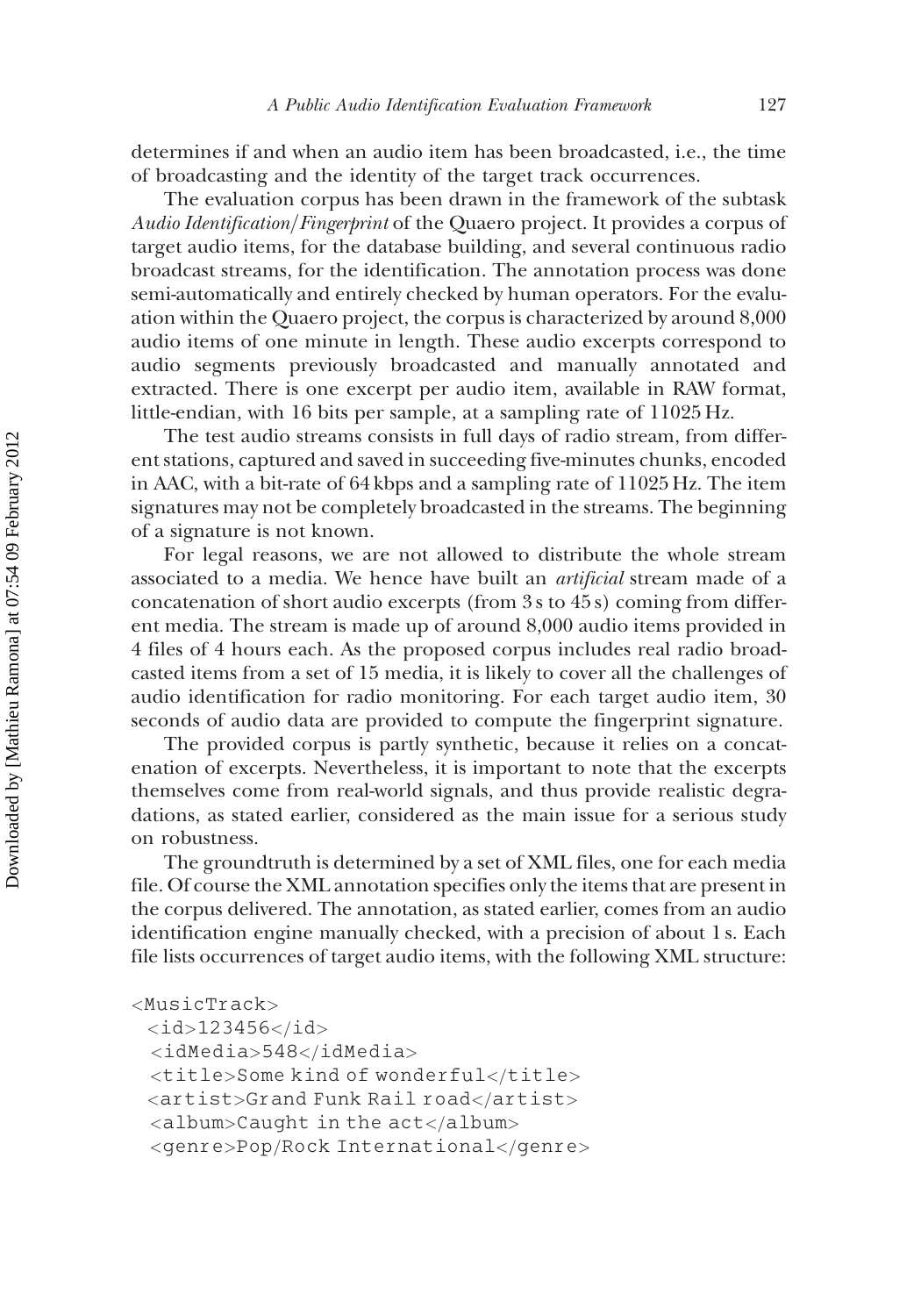```
<startDate>2010-07-05 00:03:43</startDate>
 <endDate>2010-07-05 00:03:55</endDate>
</MusicTrack>
```
where:

- $\bullet$  <id> identifies the audio item on air between <startDate> and <endDate>,
- $\bullet$   $\lt$  id Media  $\gt$  identifies the source media, in order to extract identification scores for specific media,
- . <title>, <artist>, <album> and <genre> are various metadata on the target item. This makes it possible, for instance, to extract identification scores by genre,
- . <startDate> and <endDate> respectively indicate the start and end time of the elements denoted by the ID. However, since the item signatures provided for the database build are subsets of the original songs (as stated earlier), these time limits are larger than the actual occurrence of the item signature alone. This issue will be thoroughly discussed in the next section.

Audio streams and signature files are freely available for academic research use.<sup>2</sup>

# Scoring

The present use-case implies the following constraints:

- . Occurrences of known audio items are to be detected in an audio stream.
- The audio items are only known through short snippets called *audio* signatures.
- . The position of these signatures within the original tracks is unknown.

Please note that if audio tracks in the stream are not occurrences of any item in the corpus, they are not considered as ''occurrences.'' They are part of the ''no-item'' areas described later, like any unknown signal, because they cannot be recognized.

## Scope of Evaluation

Because only a part of the audio items (the signature) is taken into account in the training process, one could consider the sole signature area being the track itself, as in Figure  $2(a)$ , where an occurrence of a target item is shown in medium gray, between two areas with no item in light gray; the signature snippet is shown in dark gray. In this context, detections timestamps can be evaluated precisely.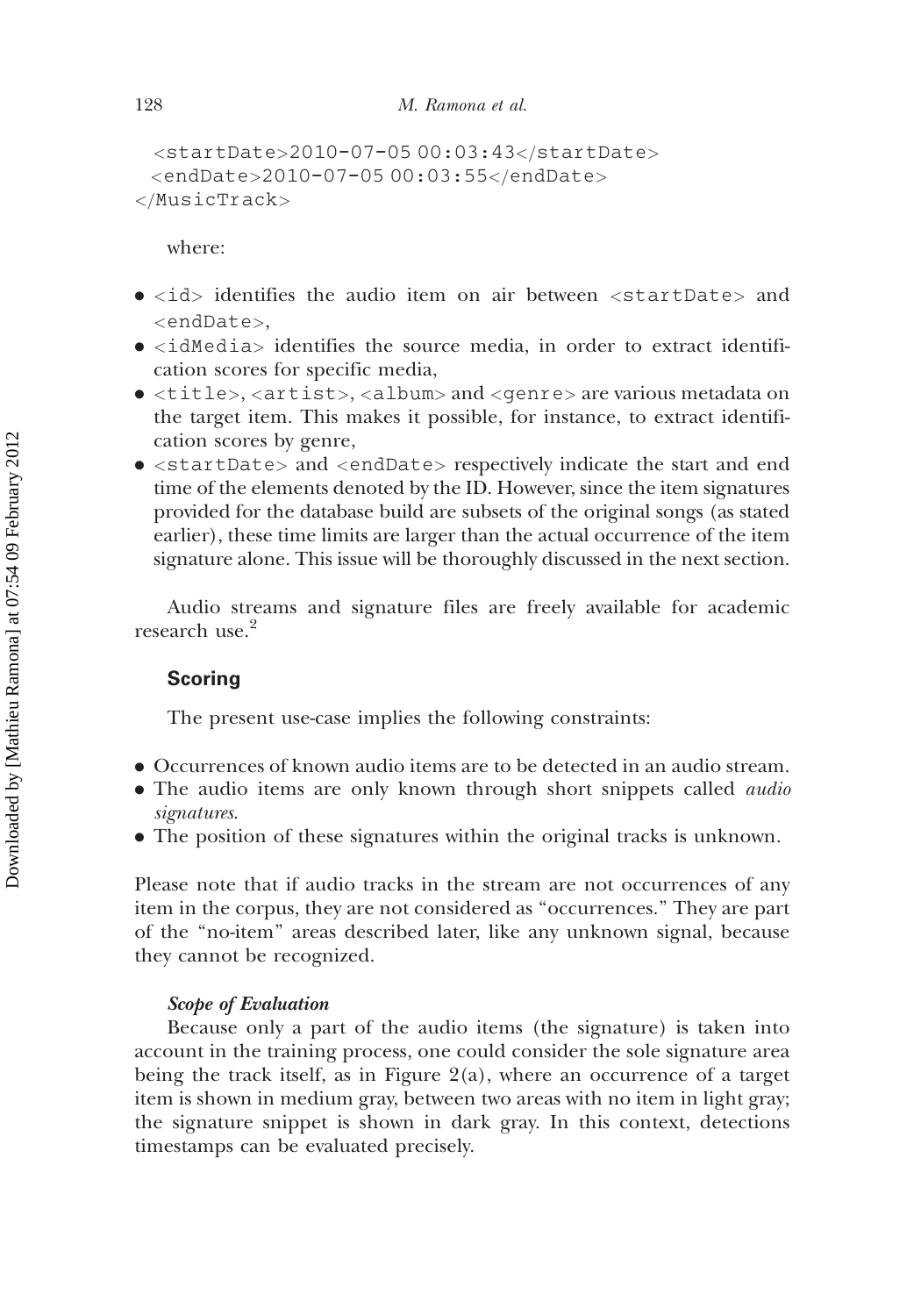

FIGURE 2 Possible evaluation scopes.

The exclusion of the no-item areas greatly reduces the scope of evaluation. The evaluation should rather imply the whole signal. Because music tracks generally imply repetitive structures (chorus, verses, etc.), the areas of the song outside the signatures are likely to present high correlations with the signatures themselves.<sup>3</sup> It would therefore be preferable to exclude the latter from the evaluation scope, as shown in Figure 2(b), because the notions of missed detection and false alarms are ambiguous outside the signatures.

However, as stated earlier, the position of the signatures in the tracks is unknown; it is thus impossible to define the scope of evaluation according to it. Therefore, the case described in Figure  $2(c)$ , implying the whole signal, is the only one applicable here. Although this configuration is theoretically less reliable than the previous schemes, this issue is answered by not considering the temporal positions of the detections in the items, as discussed in the next paragraph on score metrics.

#### Score Metrics

The metric for the evaluation of audio identification is based on a punctual event detection scheme, which means that only instants of decision are taken into account, instead of segments. The possible segmentation of the signal into frames is exclusively related to the audio identification process, and is not relevant to the following score metrics.

A previous section exposed the main score metrics found in the literature. Most evaluations are based on the accuracy (i.e., number of correctly detected occurrences over the number of occurrences), which is here equivalent to the Precision measure, and inversely proportional to the false reject rate (or deletion error rate). The Recall measure is similarly related to the false alarm rate (or insertion error rate). Note that in the context of audio identification, no distinction is made by the community between substitutions (i.e., mistaking an item for another one) and insertions. ROC curves are also commonly used, but not adapted to an evaluation framework designed to compare different algorithms. Indeed, in a proper benchmark, each system is evaluated as a stand-alone application that does not require any parameter tuning.

This framework is thus restricted to false reject and false alarm measures. The TRECVid evaluation plan (Smeaton, Over, and Kraaij 2006) defines several balances between the two measures, but the present use-case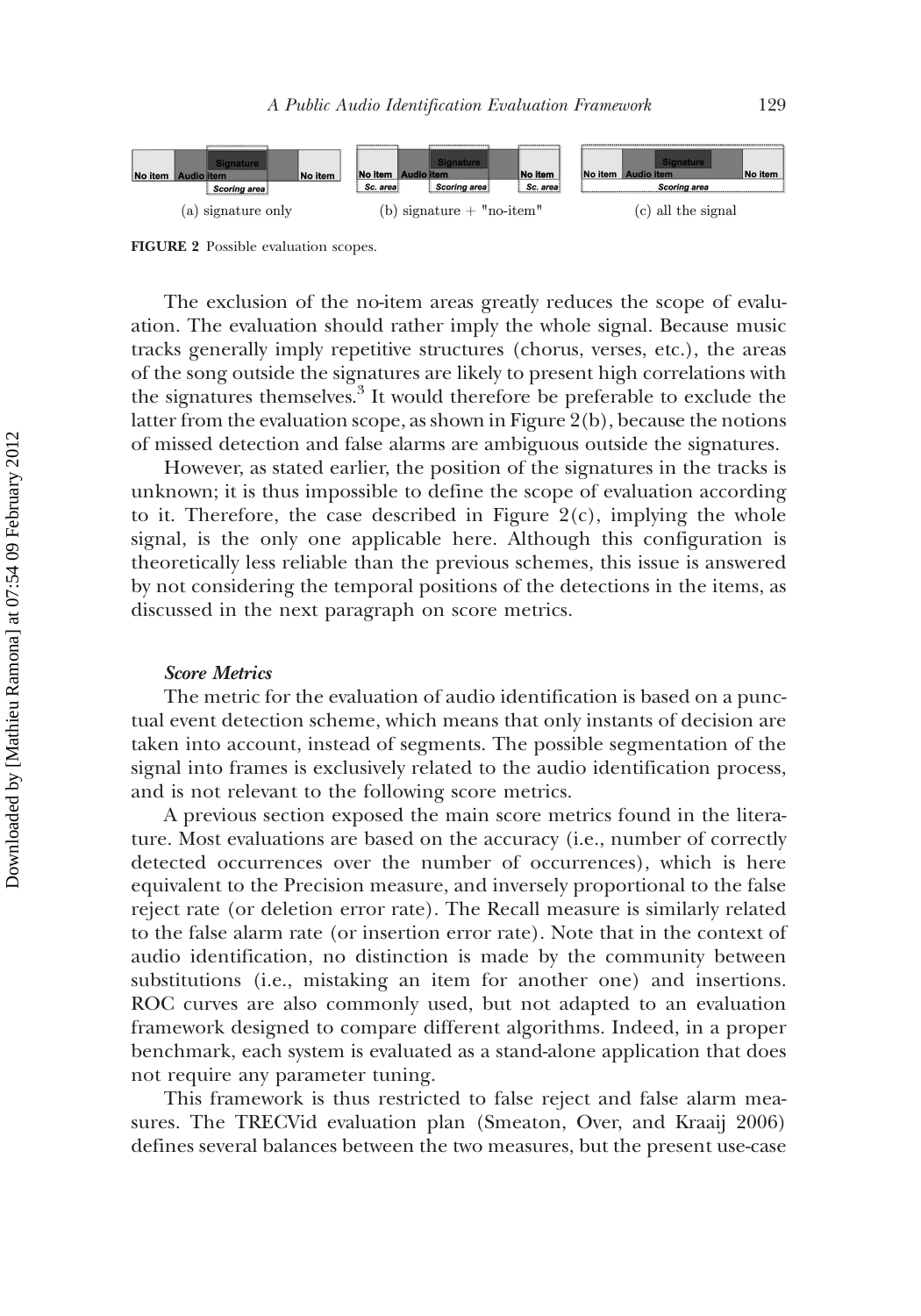has no preference for a specific error. The counting of the false alarms is discussed in this section.

Let us denote a collection of N audio occurrences of items. Each occurrence *n* is between time boundaries  $t_n^{sta}$  and  $t_n^{end}$  in the signal and is related to an item of index  $i_n$  in the database. The evaluation considers a set of  $D$ punctual detections. Each detection  $d$  is related to an item index  $j_d$  and instant  $\tau_d$ . As stated before, the signature is not precisely located, so that a correct detection involves only the observation of at least one detection of the correct item within the scope of the occurrence (the medium gray ''Audio item'' scope in Figure 2). The number of correct detections (Accuracy) is thus defined as:

$$
S_{\text{OK}} = \text{Card}\{n \in [1 \dots N], \exists d, j_d = i_n \text{ and } t_n^{sta} \le \tau_d \le t_n^{end}\}. \tag{1}
$$

The number of false rejects is straightforward and is implicit in the Accuracy definition ( $S_{FR} = N - S_{OK}$ ). The global score is defined as the following rate:

$$
R = 1/N \cdot (S_{\text{OK}} - [S_{\text{FA}} + S_{\text{FA}}^{\text{out}}]), \tag{2}
$$

where  $S_{\text{FA}}$  and  $S_{\text{FA}}^{\text{out}}$ , respectively, denote the false alarm rate within and outside the occurrences.

The expression of R depends on the definition of the false alarm rates, which depends on the tolerance accepted. The most straightforward definition counts each false alarm as one error, as shown in Figure 3(a):

$$
\begin{cases}\nS_{FA,1} = \text{Card}\{d \in [1 \dots D], \exists n, t_n^{sta} \le \tau_d \le t_n^{end} \text{ and } j_d \ne i_n\}, \\
S_{FA,1}^{out} = \text{Card}\{d \in [1 \dots D], \not\exists n, t_n^{sta} \le \tau_d \le t_n^{end}\}.\n\end{cases} (3)
$$

However, this measure is strongly biased because false alarms are upper bounded by  $D$  (i.e., can be arbitrarily numerous), whereas correct detections are bounded by the number of occurrences N. The nonhomogeneity



FIGURE 3 Comparison of the false alarms counting methodologies. (Figure is provided in color online.)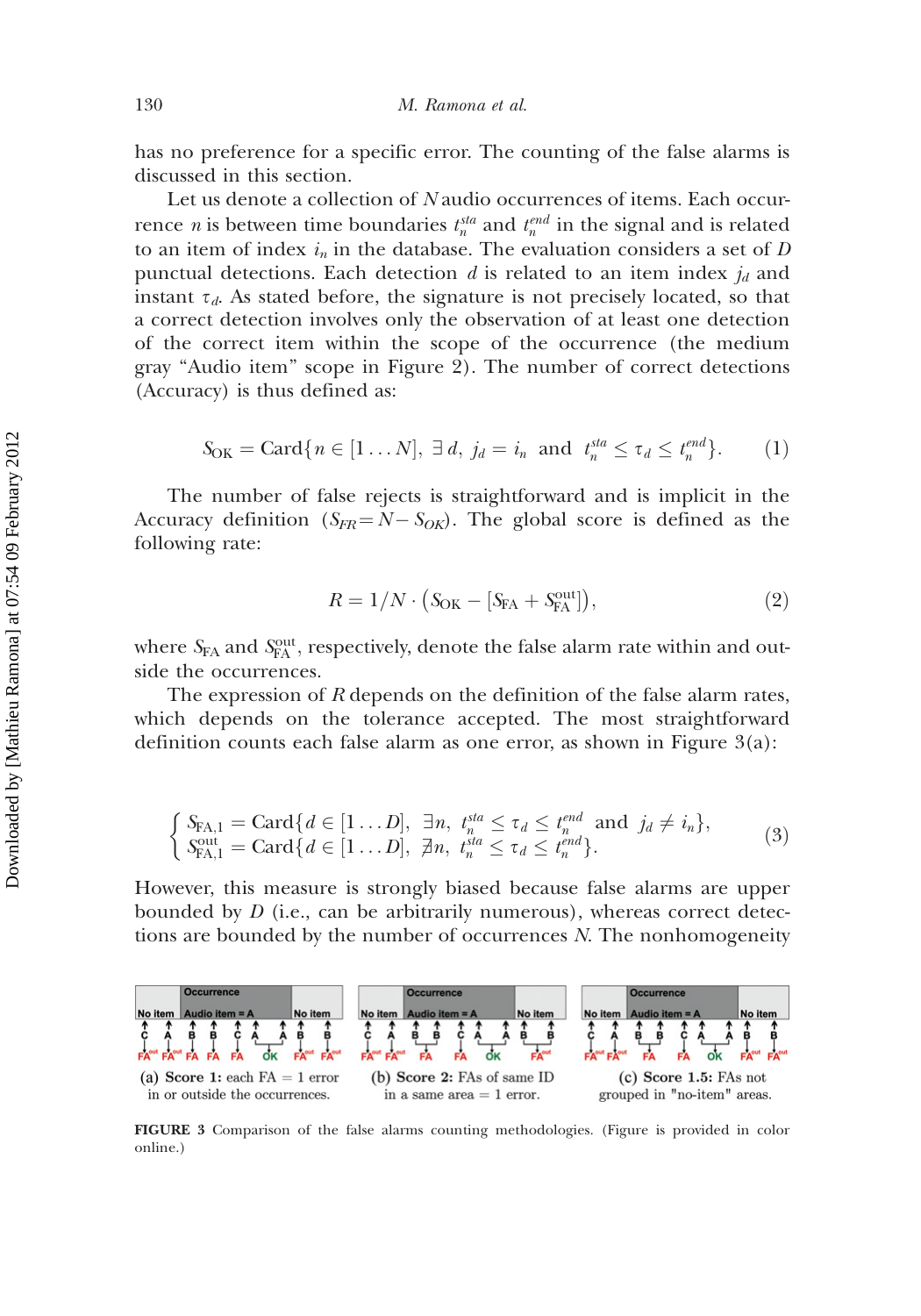between the two measures can lead to negatives scores, especially with a high number of detections.

The scheme presented in Figure 3(b) corrects this balance by grouping as a single error the false alarms of a same wrong item in a given area. However, false alarms of distinct items are still counted separately, otherwise the balance would be strongly biased in favor of correct detections. In order to unify the evaluation scheme, the areas between the occurrences (No-item areas in Figure 3) are considered as occurrences where only false alarms are counted (no item can be detected). Hence, the evaluation does not consider individual detections, but only the items detected within areas. False alarms are expressed as follows:

$$
\begin{cases}\nS_{\text{FA},2} = \text{Card}\{n \in [1 \dots N], \exists d, t_n^{sta} \le \tau_d \le t_n^{end} \text{ and } j_d \ne i_n\}, \\
S_{\text{FA},2}^{out} = \text{Card}\{n \in [1 \dots N], \exists d, t_n^{sta} \le \tau_d \le t_n^{end}\}.\n\tag{4}
$$

The last proposition, illustrated in Figure  $3(1c)$ , is a compromise between the previous two. On a musical radio station, the ''no-item'' areas are rather short, and only contain transitions between musical tracks. Other stations, though, can produce mostly talk shows, lasting several hours. The grouping of false alarms of the same item separated by long durations is therefore not relevant. The metric 1.5 counts the false alarms by items within the occurrences, and by detections outside them:

$$
\begin{cases}\nS_{FA,1.5} = S_{FA,2} \\
S_{FA,1.5}^{\text{out}} = S_{FA,1}^{\text{out}}\n\end{cases} (5)
$$

The three metrics we have detailed are jointly provided and used in the present evaluation framework. None is favored a priori over the others. The global scores stand as follows:

$$
R_1 = 1/N \cdot \left( S_{\text{OK}} - [S_{\text{FA},1} + S_{\text{FA},1}^{\text{out}}] \right)
$$
 (6)

$$
R_2 = 1/N \cdot \left( S_{\text{OK}} - [S_{\text{FA},2} + S_{\text{FA},2}^{\text{out}}] \right)
$$
 (7)

$$
R_{1.5} = 1/N \cdot \left( S_{\text{OK}} - [S_{\text{FA},2} + S_{\text{FA},1}^{\text{out}}] \right)
$$
 (8)

### The PYAFE Evaluation Toolkit

As simple as it may seem at first, the actual implementation of these scoring metrics can be complex. Researchers should not have to implement their own version. This would increase the risk of getting several (yet differing)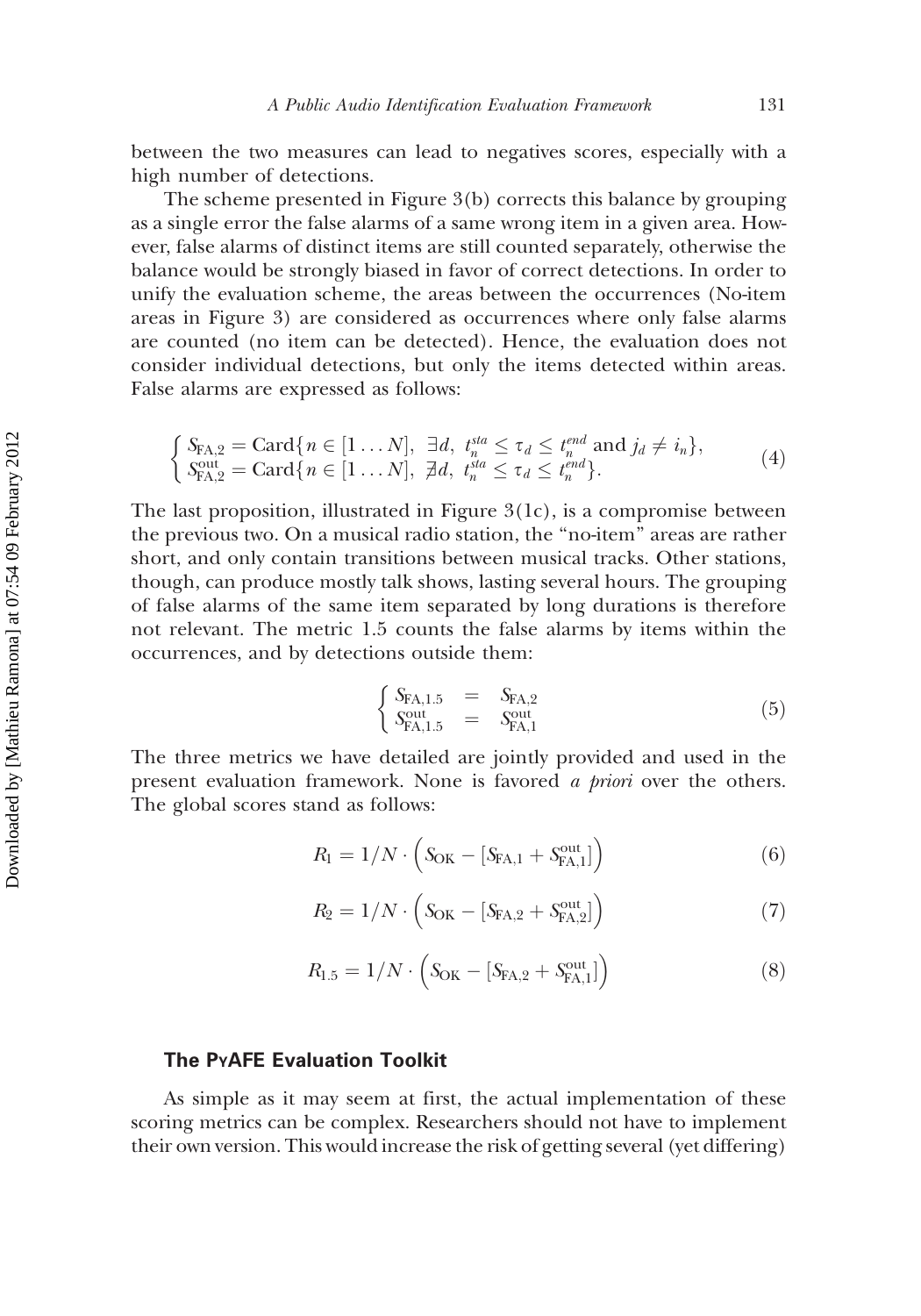implementations of the same scoring metric, therefore compromising the fair comparison paradigm for which we aim. Moreover, as state-of-the-art audio fingerprinting systems are getting really close to perfection, it becomes crucial that the performance of two systems can be compared accurately. That is why we introduce the  $PvAFE<sup>4</sup>$  toolkit:

#### Python Audio Fingerprinting Evaluation

PYAFE was developed in the framework of the *Evaluation* work-package of the Quaero project and is made freely available as open-source, downloadable software.<sup>5</sup>

It was designed as a modular piece of software, in order to be easily extended in the future:

- . Two modules provide the necessary functions to parse the groundtruth and detection XML files (whose formats are described on the PYAFE website).
- The core module includes the implementation of score metrics  $R_1$ ,  $R_2$ , and  $R_{1.5}$  described previously. The number of correct detections  $S_{\text{OK}}$ , false rejects  $S_{FR}$ , and false alarms  $S_{FA}$  and  $S_{FA}^{\text{out}}$  are provided.

Included in the PYAFE toolkit, is an all-in-one command line evaluation tool. It provides an easy-to-use, straightforward way of getting evaluation results.

This tool actually browses all subdirectories of the groundtruth base directory looking for annotation files. For each of them, the corresponding detection file in the detection base directory is evaluated. Depending on the requested level of verbosity, it can output one single score for the whole set of files, one score per file, or even the detailed list of errors made for every single file. Another useful option allows performing the evaluation using only a subset of audio targets, by providing the list of their identifiers.

The full documentation can be found on the **PYAFE** website, together with sample groundtruth and detection files.

# APPLICATION OF THE FRAMEWORK FOR THE QUAERO PROJECT

The Quaero project includes a subproject focused on Audio Identification and Fingerprinting. Starting in 2010, an audio fingerprinting evaluation campaign is organized every year during summer, throughout the existence of the Quaero project. The pilot evaluation took place in September 2010, for which a dedicated corpus was collected.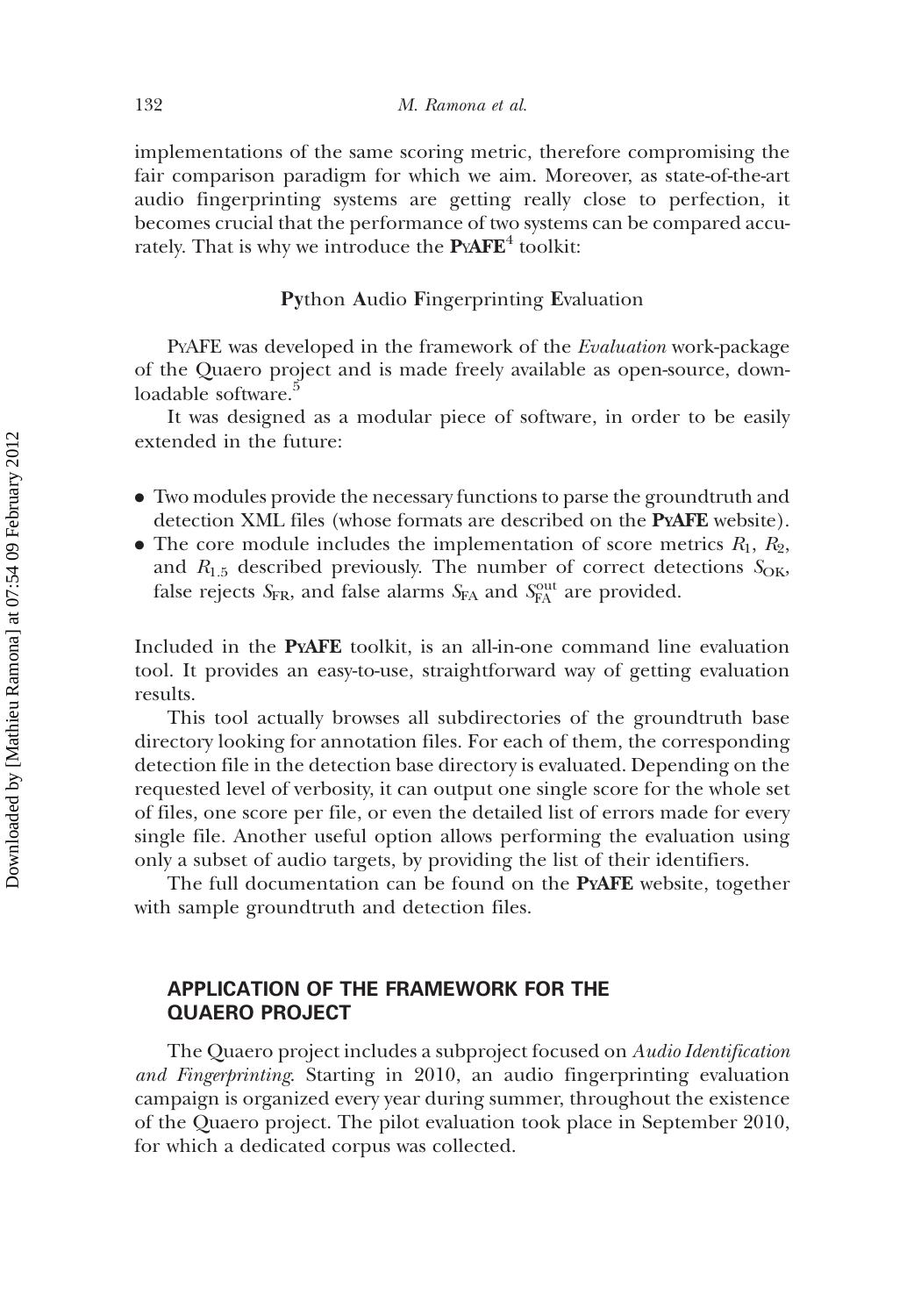#### Annotated Radio Broadcast Corpus

This corpus consists in the recording of 5 weeks of the French radio station RTL, captured and saved on disk in 5-minute chunks. Therefore, the total duration reaches 840 hours. Similarly to what was described in Section 3.1, the whole dataset was annotated by manually checking the output of an audio identification engine (with precision around 1 second). The whole corpus is divided into two parts: four weeks make the training set and the remaining week constitutes the test set. A set of 7, 309 1-minute-long target audio signatures was gathered to build the database.

#### Pilot Evaluation

A few months before the submission deadline, participants were provided with the training set, the corresponding annotations, and the target signatures. They were also provided with the PYAFE toolkit, knowing that this very tool would be used by the evaluation coordinator for the actual evaluation. The test set—obviously free of any annotation—was then distributed to participants, and they submitted back the output (XML files) of their audio fingerprinting systems. Three participants submitted at least one run for the 2010 Quaero evaluation campaign:

- . Participant 1 provided a system based on double-nested FFT, combined to a k-NN search among the database codes, and a post-processing that correlates succeeding detection timestamps.
- . Participant 2 has developed a fingerprinting system based on the Shazam algorithm (Wang 2003).
- . Participant 3 has developed an audio fingerprinting system that implements some slight modification over the system described by Haitsma and Kalker (2002). It is based on quantizing differences of energy measures from overlapped short-term power spectra.

| System        | $S_{\rm OK}/N$ | $S_{FA,1}$ $(S^{\text{out}})$ | Rı    | $S_{\text{FA},1.5}$ $(S^{\text{out}})$ | $R_{1.5}$ | $S_{FA,2}$ $(S^{\text{out}})$ | R9    |
|---------------|----------------|-------------------------------|-------|----------------------------------------|-----------|-------------------------------|-------|
| Participant 1 | 445/459        | 0(2)                          | 96.5% | 0(2)                                   | $96.5\%$  | 0(2)                          | 96.5% |
| Participant 2 | 381/459        | 0(0)                          | 83.0% | 0(0)                                   | 83.0%     | 0(0)                          | 83.0% |
| Participant 3 | 442/459        | 0(2)                          | 95.9% | 0(2)                                   | $95.9\%$  | 0(2)                          | 95.9% |

TABLE 2 Pilot Quaero Evaluation Results

The false alarm scores are indicated inside and outside the occurrences (respectively, before and between the parentheses).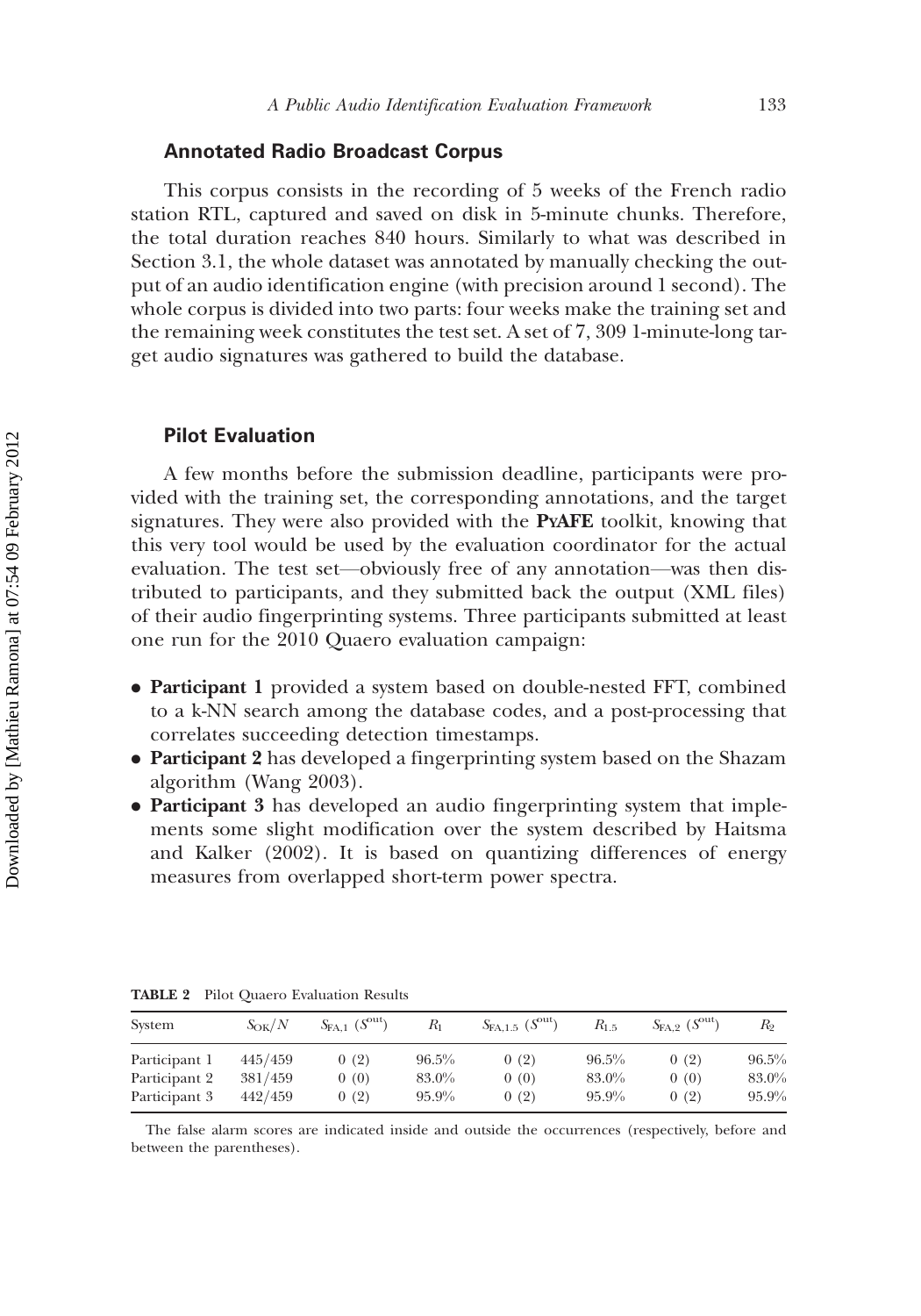After a necessary adjudication phase during which the test corpus annotations were corrected when necessary, the final results were publicized within the Quaero consortium. Table 2 reports the results of the various submitted runs, as provided by the **PYAFE** toolkit.

### CONCLUSION & FUTURE WORK

Audio fingerprint is one of the main industrial challenges of the last years, related to the diffusion of music. Although many systems have been proposed to perform this task, no comparison among existing technologies has been performed because of the lack of unified evaluation frameworks. In this paper we described a proposal for the evaluation of audio fingerprint algorithms in the case of broadcasted music. This framework contains the definition of score metrics, their public implementation and a public test-set corresponding to the use-case of broadcast monitoring of music. Because this test-set contains radio streams, it naturally allows representing several degradation types artificially created in previous evaluations. The whole framework is accessible online. As an example, we presented the use of this framework and the results obtained during the first Quaero audio fingerprint evaluation.

The current framework focuses on the punctual detection of music tracks (''when has this music track been broadcasted?'') in a corpus, given a short signature of each track. Further scenarios will include the detection of the exact boundaries of music track diffusion (''when did this broadcast radio or TV start playing the song and end it?'') or boundaries within the music tracks themselves (''which part of the track has been played?''). Further works will concentrate on extending the framework to the detection of advertisement and jingles in audio streams, as well as blind recurrent patterns detection in audio streams (therefore, without previous knowledge of signatures).

In a further step, it could be worth defining distortion measures between the reference signature and the broadcasted audio. This could lead to an objective distortion measure for each corpus.

#### NOTES

- 1. Please consult http://quaero.org for more information on the project.
- 2. http://pyafe.niderb.fr.
- 3. This correlation cannot be quantified, since it highly depends on the fingerprint code design, but it suffices to say that it is used as a basic assumption for automatic musical structure retrieval (see Peeters, Burthe, and Rodet 2002), for an example based on fingerprint techniques).
- 4. PYAFE is pronounced like the last name of Edith Piaff the famous French singer.
- 5. http://pyafe.niderb.fr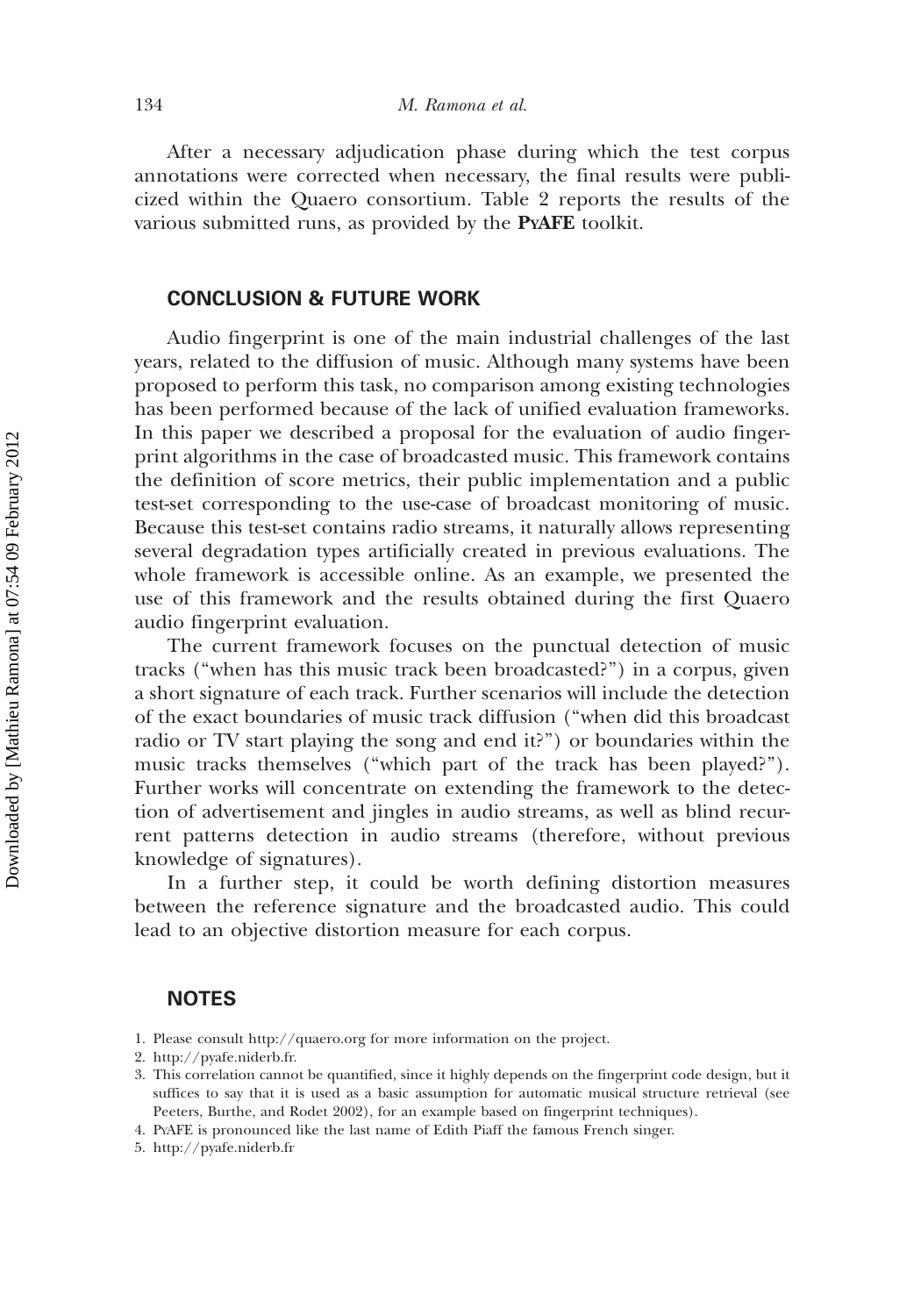# **REFERENCES**

- Allamanche, E., J. Herre, O. Hellmuth, B. Fröba, T. Kastner, and M. Cremer. 2001. Content-based identification of audio material using MPEG-7 low level description. In Proceeding of the international symposium on music information retrieval (ISMIR '01). Bloomington, Indiana, USA.
- Belletini, C., and G. Mazzini. 2010. A framework for robust audio fingerprinting. Journal of Communications 5:409-424.
- Betser, M., P. Collen, and J.-B. Rault. 2007. Audio identification using sinusoidal modeling and application to jingle detection. In Proceeding of the international symposium on music information retrieval (ISMIR '07). Vienna, Austria.
- Burges, C. J., J. C. Platt, and S. Jana. 2002. Extracting noise-robust features from audio data. In Proceeding of the international conference on acoustics, speech and signal processing (ICASSP '02), vol. 1, 1021–1024. Orlando, Florida, USA.
- Burges, C. J., J. C. Platt, and S. Jana. 2003. Distortion discriminant analysis for audio fingerprinting. IEEE Transactions on Speech and Audio Processing 11:165–174.
- Cai, R., L. Lu, H.-J. Zhang, and L.-H. Cai. 2003. Highlight sound effects detection in audio stream. In Proceeding of the IEEE international conference on multimedia and expo (ICME '03), vol. 3, 37–40. Baltimore, Maryland, USA.
- Cano, P., E. Batlle, H. Mayer, and H. Neuschmied. 2002. Robust sound modeling for song detection in broadcast audio. In Proc. 112th AES Convention, 1–7. Munich, Germany.
- Clavel, C., T. Ehrette, and G. Richard. 2005. Events detection for an audio-based surveillance system. In Proceeding of the IEEE International Conference on Multimedia and Expo (ICME '05), 1306–1309. Amsterdam, The Netherlands.
- Covell, M., and S. Baluja. 2007. Known-audio detection using waveprint: Spectrogram fingerprinting by wavelet hashing. In *Proceeding of the international conference on acoustics, speech and signal processing* (ICASSP '07), 237–240. Honolulu, Hawaii, USA.
- Haitsma, J., and T. Kalker. 2002. A highly robust audio fingerprinting system. In Proceeding of the international symposium on music information retrieval (ISMIR '02). Paris, France.
- Herre, J., E. Allamanche, and O. Hellmuth. 2001. Robust matching of audio signals using spectral flatness features. In Proceeding of the IEEE workshop on applications of signal processing to audio and acoustics (WASPAA '01), 127–130. New Paltz, New York, USA.
- Jang, D., C. D. Yoo, S. Lee, S. Kim, and T. Kalker. 2009. Pairwise boosted audio fingerprint. IEEE Transactions on Information Forensics and Security 4:995–1004.
- Jie, T., L. Gang, and G. Jun. 2009. Improved algorithms of music information retrieval based on audio fingerprint. In Proceedings of the 3rd international symposium on intelligent information technology application workshops (IITAW '09).
- Kim, S., and C. D. Yoo. 2007. Boosted binary audio fingerprint based on spectral subband moments. In Proceeding of the international conference on acoustics, speech and signal processing (ICASSP '07), vol. 1, 241–244. Honolulu, Hawaii, USA.
- Li, W., Y. Liu, and X. Xue. 2010. Robust audio identification for MP3 popular music. In Proceeding of the 33rd international ACM SIGIR conference on research and development in information retrieval, 627–634. Geneva, Switzerland.
- Lin, C. C., S. H. Chen, T. K. Truong, and Y. Chang. 2005. Audio classification and categorization based on wavelets and support vector machine. IEEE Transactions on Speech and Audio Processing 13:644–651.
- Liu, Y., H. S. Yun, and N. S. Kim. 2009. Audio fingerprinting based on multiple hashing in DCT domain. IEEE Signal Processing Letters 16:525–528.
- Mohri, M., P. Moreno, and E. Weinstein. 2008. Efficient and robust music identification with weighted finite-state transducers. IEEE Transactions on Audio, Speech and Language Processing 18: 197–207.
- Neuschmied, H., H. Mayer, and E. Batlle. 2001. Identification of audio titles on the internet. In Proceedings of the international conference on web delivering of music (Wedelmusic '01). Florence, Italy.
- Peeters, G., A. L. Burthe, and X. Rodet. 2002. Toward automatic music audio summary generation from signal analysis. In Proceedings of the international symposium on music information retrieval (ISMIR '02). Paris, France.